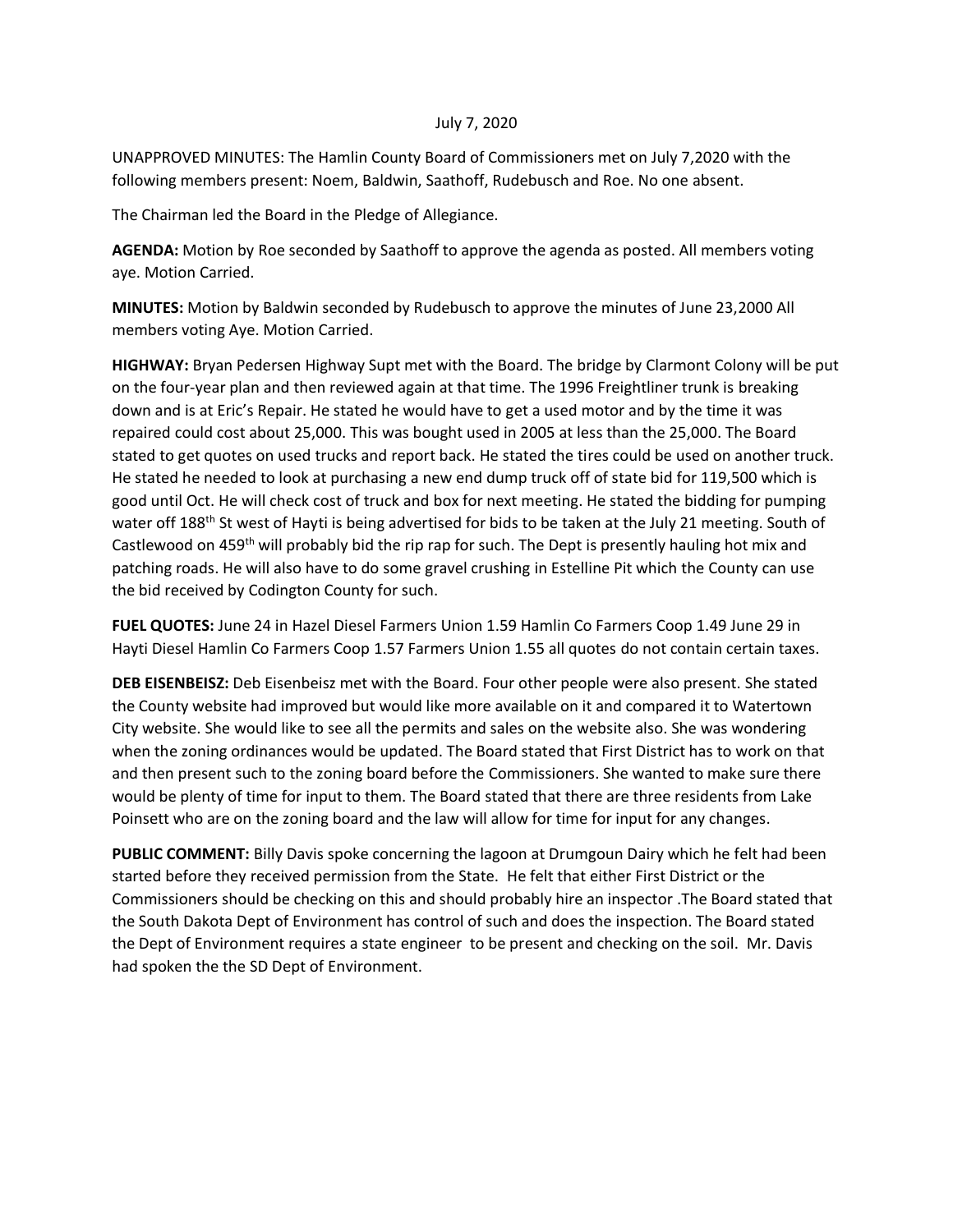**FINE COSTS:** the Sheriff presented a Resolution to change the county fine costs because the State as of July 1,2020 has raised their cost portion of the fine by \$10.00 Motion by Rudebusch seconded by Baldwin to approve the following Resolution Number

2020-2 A Resolution setting forth a Schedule of Proposed Violations of the Revised Ordinances for the County of Hamlin SD: BE IT RESOLVED by the County of Hamlin SD that the following schedule of proposed fines shall be effective as the date of this resolution for all violations of ordinances set forth herein. If any ordinance is not listed, the courts will decide the proposed fine and/or jail time. The costs listed are set forth by the State.

SD STATE CODE 98-1-31 ORDINANCE 03-08 Speeding Offense (1-5 mph over limit) \$90.00, 6-10 mph over limit \$110.00, 11-15 mph over limit \$130.00, 16-20 mph over limit \$150.00, 21-25 mph over limit \$170.00, over 26 mph from limit \$230.00.

All members voting Aye. Motion Carried. Dated July 7,2020 Doug Noem Chairman of the Board ATTEST: Dixie Opdahl Hamlin County Auditor

**AUTOMATIC SUPPLEMENT**: Motion by Baldwin seconded by Roe to make an automatic supplement of 1721.79 from Highway Safety Grant to Sheriffs Budget (101-211-411) and to revenue source of (101- 331.95) and also to revenue source for two Sheriffs vehicles sold in the amount of 1829.00 to (101-374) All members voting Aye. Motion Carried.

**FILTER SYSTEM:** Cheslie Gustafson Janitor presented a quote from Warne Plumbing & Heating for a high flow bypass filter feeder to provide heating/chilled system water filtering. The cooling/heating units in each office are plugging up because of the water system and will not work. The Board approved the quote from Warne Plumbing to install a bypass filter and system treatment for 6200.00 and bypass filter replacement socks for 36.00 each with additional treatment/Inhibitor for 33.00 a gallon. All members voting Aye. Motion Carried.

## **CLAIMS PAID:**

**COMMISSIONERS:** Jay Baldwin mileage 10.92 Dakotan publishing 274.46 Hamlin County Publishing 330.14 Leland Roe mileage 16.80 Douglas Noem mileage 42.00 Randall Rudebusch mileage 48.72 Larry Saathoff mileage 23.52 Total gross salaries for complete dept 4975.00 benefits 1221.78. Total Commissioners expense 6943.34

**ELECTION:** Election Systems set up expense 1476.23 Hamlin Co. Farmers Coop gas 24.74

**COURT:** Carmen Bremmon interpreter 150.00 mileage 42.00

**AUDITOR:** ITC phone 50.93 Office Peeps supp 15.28 PMB state access 8.34 Total gross salaries for complete dept 4371.13 benefits 334.39 Total Auditors expense 4780.58

**TREASURER:** Dakota Data Shred rental 16.00 ITC phone 97.33 Office Peeps supp 19.98 Pheasantland Industries supp 383.78 PMB state access 8.32 Total gross salaries for complete dept 7799.84 benefits 2465.67 Total Treasurers expense 10,790.92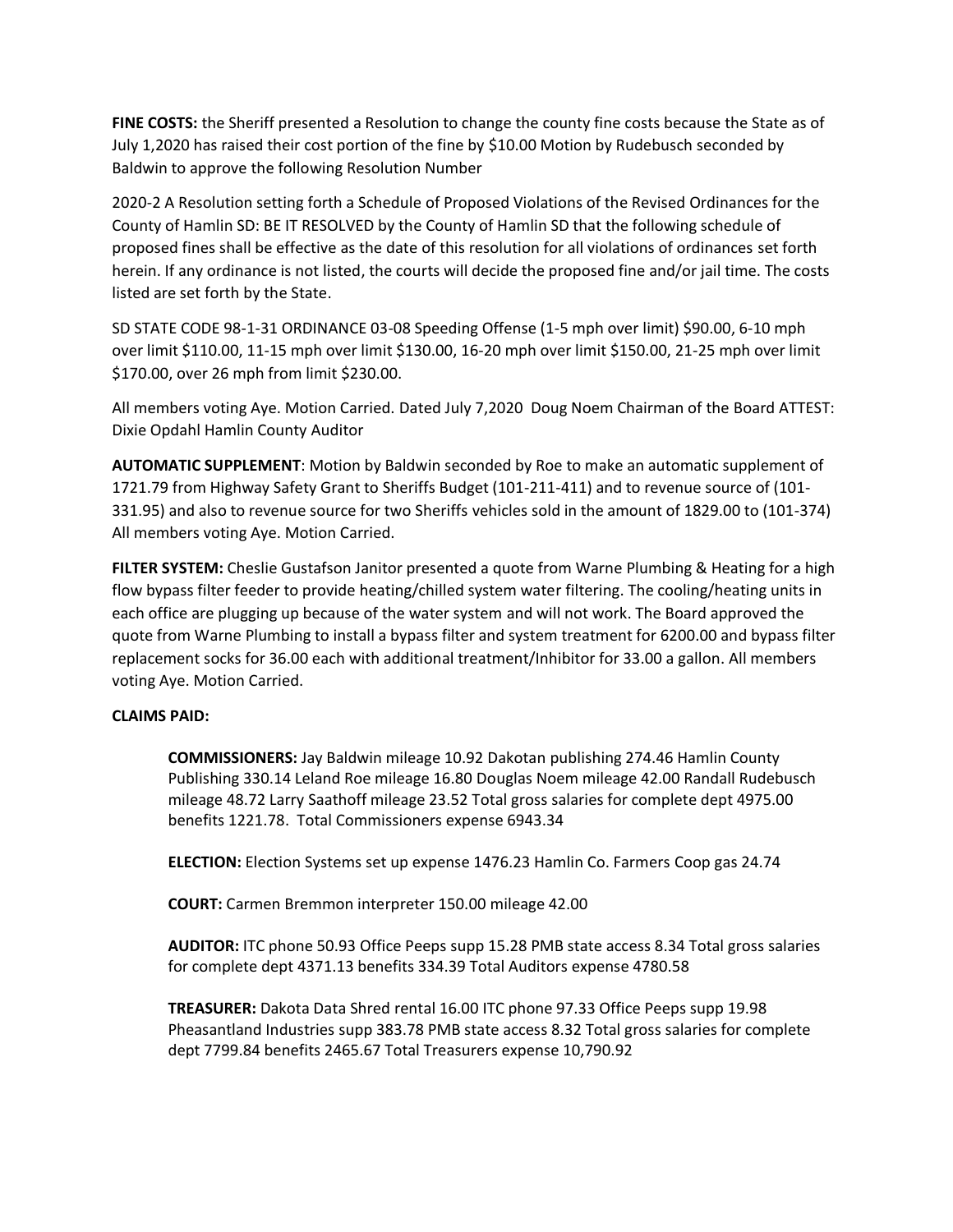**POSTAGE & COPIES:** Office Peeps copy machine contract 44.10 Quadient postage meter rental 170.60 postage 1414.00

**STATES ATTORNEY:** Delzer Law secretary 750.00 ITC phone 85.92 Total gross salaries for complete dept 5150.20 benefits 1331.79 Total States Attorney expense 7317.91

**COURTHOUSE MAINT:** Bass Sanitation quarterly garbage serv 197.50 Culligan water 92.25 Hamlin Co Farmers Coop gas 40.15 Hamlin Bldg Center supp 6.00 Hayti Town water & sewer 53.00 ITC Internet 43.09 Rons Saw Sales repairs 95.38 Star Laundry supp 180.95 Wal Mart supp 91.87 Warne Plumbing repairs 186.80 Total gross salaries for complete dept 3211.80 benefits 1370.63 Total Courthouse Maint expense 5569.42

**ASSESSOR:** Connecting Point repair 149.00 ITC phone 138.01 Office Peeps supp 180.15 Total gross salaries for complete dept 8351.00 benefits 3023.75 Total Assessors expense 11,841.91

**REGISTER OF DEEDS:** ITC phone 56.18 Microfilm Imaging rental 347.00 PMB state access 8.34 Total gross salaries for complete dept 5532.55 benefits 755.20 Total Register of Deeds expense 6699.27

**SHERIFF:** AP Auto repair 105.60 Data Spec tech information 449.00 Estelline Community Oil repairs 59.02 gas 677.23 Farmers Union gas 216.95 Galls uniforms 302.40 Hamlin Co Farmers Coop repairs 48.00 gas 583.76 ITC phone 222.37 Milbank Communications year of paging 270.00 S&S Auto repairs 635.48 SD DOT gas 165.20 Sirchie supp 214.91 W.W. Tire tires 608.32 Watchguard Video repairs 477.00 Total gross salaries for complete dept 26,566.72 benefits 8143.91 Total Sheriffs expense 39,745.87

**JAIL:** Codington County Jail 765.00 Prairie Lakes blood tests 85.00

**VETERANS SERVICE:** Total gross salaries for complete dept 950.00 benefits 249.12

**LIEAP:** Interlakes Community Action worker 664.34 ITC phone 53.38

**AMBULANCE:** Bound Tree Medical Estelline Ambulance supp 67.28

**MENTALLY ILL:** Lincoln County Prof service 75.00

**MENTAL HEALTH CENTER:** Human Service Agency quarterly payment 1250.00

**NURSE:** Total gross salaries for complete dept 1997.50 benefits 901.40

**RECREATION:** Recreation Supply Estelline Recreation 376.65

**EXTENSION:** Dakotan Sub. 35.00 Deb Goebel postage 7.75 ITC phone 98.83 Office Peeps supp 104.00 Total gross salaries for complete dept 3030.50 benefits 1034.38 Total Extension expense 4310.46

**SOIL CONSERVATION:** Hamlin County Soil Conservation half year payment 1250.00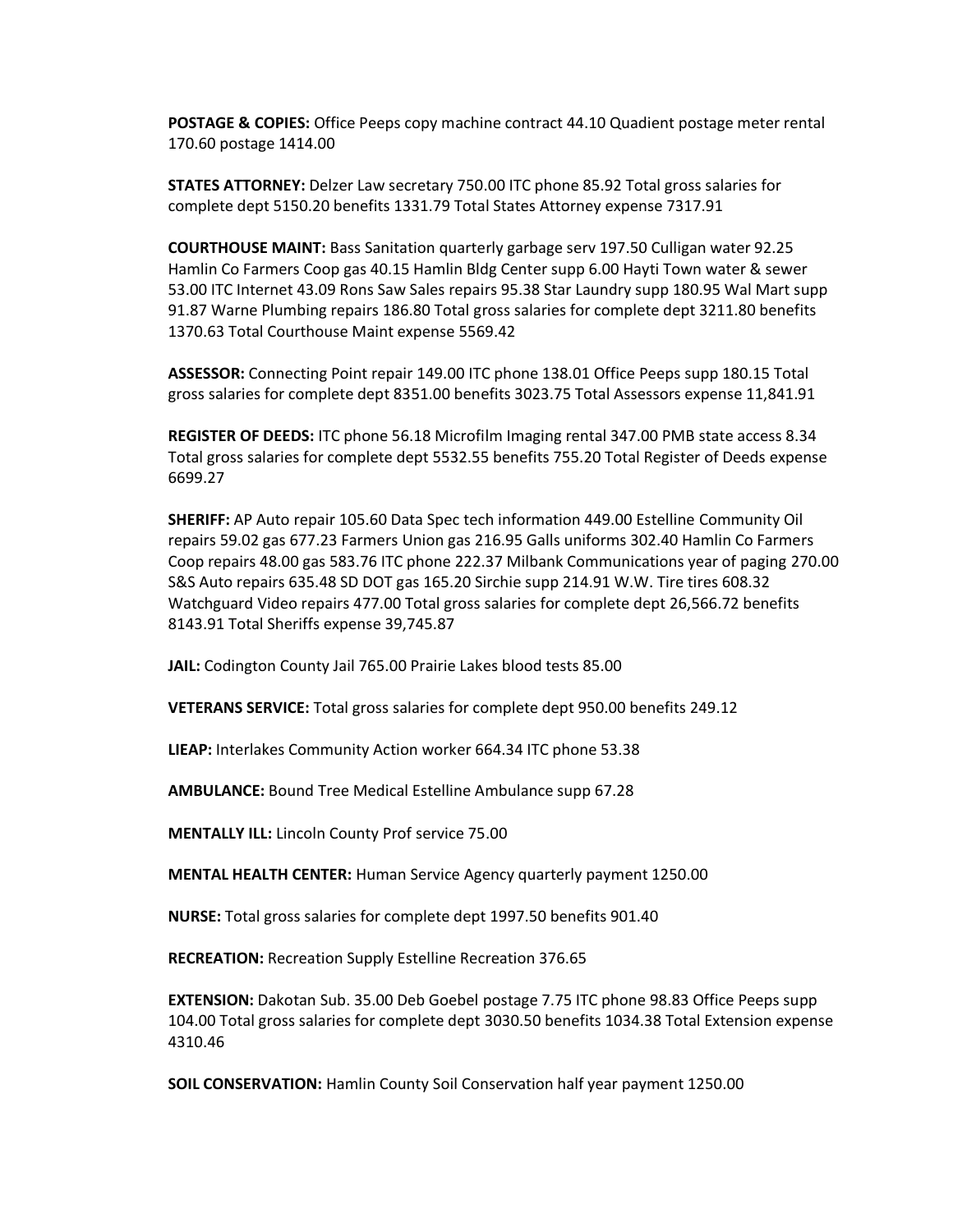**WEED:** Avera drug testing 60.55 Exhaust Pros repairs 305.00 Roger Greenfield mileage 14.28 H-D Electric Weed bldg. elec. 24.10 Hamlin Co Farmers Coop gas & diesel 555.90 ITC phone 93.83 Runnings supp 22.16 Gene Sauder mileage 14.28 Eric Smith mileage 5.04 W.W. Tire tire 101.30 Larame Zimprich mileage 11.76 Total gross salaries for complete dept 5344.00 benefits 1227.05 Total Weed expense 7779.25

**ZONING:** Dakotan publishing 21.23 Hamlin County Publishing 37.08 ITC phone 52.93 Total board per diem 500.00 benefits 38.25 Total zoning expense 649.49

**ROAD:** Bowes Construction hot mix 32,214.07 Boyer Trucks parts 770.64 Bryant City Util 21.78 Butler repairs 8199.93 parts 511.40 Clark Engineering Prof serv 573.10 Bass Sanitation quarterly garbage serv 197.50 DSR Inc repairs 703.70 Duininck hot mix 228.15 Estelline Community Oil fuel 1407.57 Estelline City Util 12.09 Farmers Union supp 10.99 fuel 5409.35 H-D Electric Util 511.50 Hamlin Co Farmers Coop supp 198.70 fuel 4493.95 parts 12.00 Hamlin Bldg Center supp 11.99 Hayti Town water & sewer 35.50 ITC phone 142.93 KDM Equipment repairs 65.73 Ottertail Power Util 44.20 Productivity Plus-Titan parts 319.00 SD DOT Prof Serv 4927.67 Spencer Quarries rip rap 4147.00 SD State Treasurer excise tax 480.82 Stern Oil supp 2900.43 True North Steel parts 1448.52 W.W. Tire repairs 1451.20 Wheelco parts 31.11 AT & T cell phone 71.18 Total gross salaries for complete dept 41,572.67 benefits 13,240.43 Total Road expense 126,3766.80

**911:** H-D Electric towers elec 87.05 Hamlin Co Farmers Coop gas 38.04 ITC trunking charge 374.33

**AG BUILDING:** Hayti Town water & sewer 35.50 ITC phone 83.58

**EMERGENCY & DISASTER:** Pheasantland Industries masks 37.15 Hamlin Co Farmers Coop gas 213.76 ITC phone 154.76 SD Partners masks 240.00 Two Way repairs 16.99 supp 152.95 AT & T cell phone 50.12 Total gross salaries for complete dept 4053.70 benefits 1062.69 Total Emergency & Disaster expense 5982.12

**DOMESTIC ABUSE:** Womens Resource Center marriage license & divorce fees 400.00

**M&P FUND:** Microfilm Imaging Register of Deeds rental 245.00

**STATE 24/7:** Scram Fees to state 904.00

**WIC:** Total gross salaries for complete dept 910.00 benefits 118.60

**COUNTY 24/7:** Total gross salaries for complete dept 251.02 benefits 37.11

**BOOKMOBILE:** Total gross salaries for complete dept 2765.55 benefits 364.52